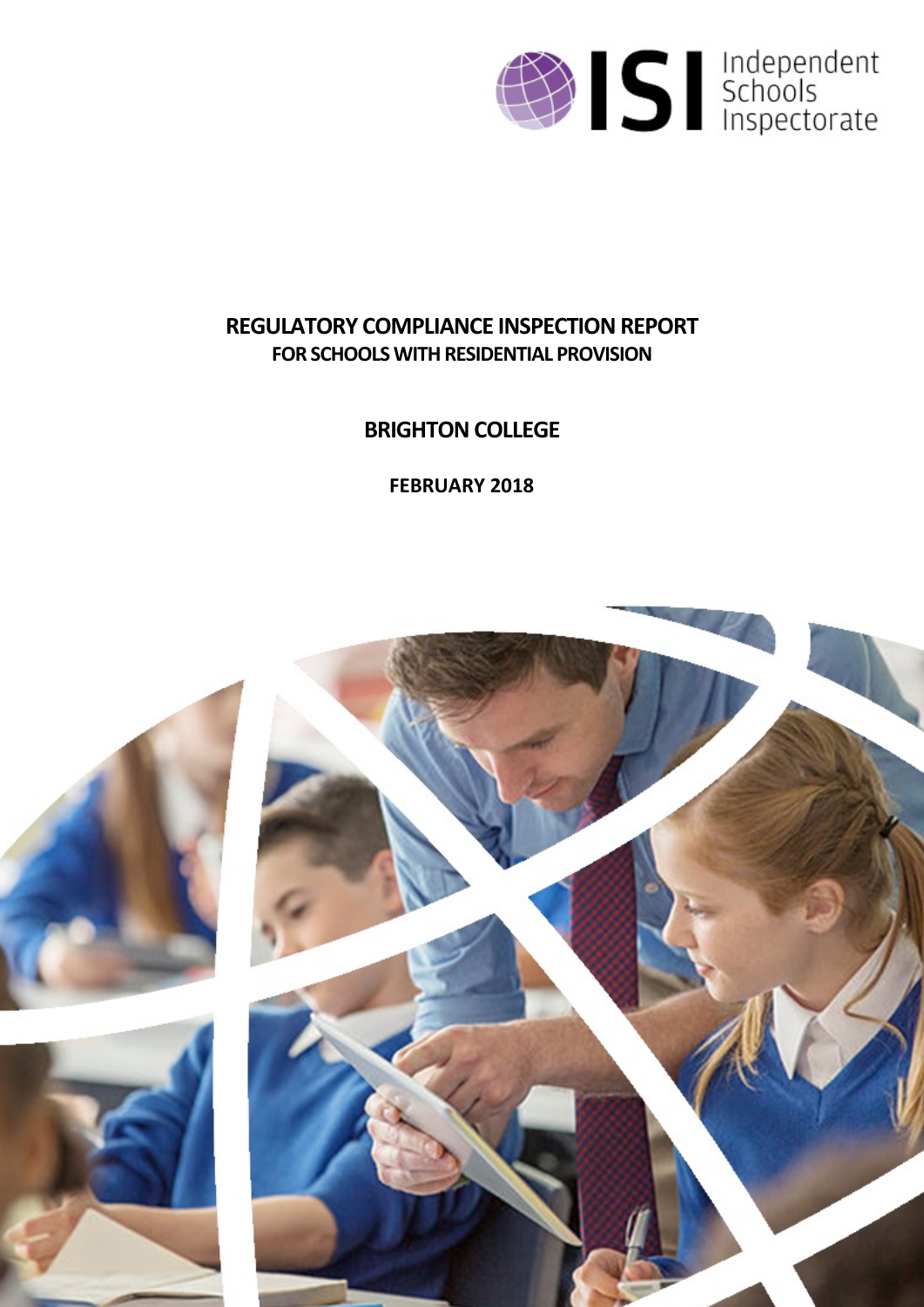**Contents** 2

## **CONTENTS**

|    | <b>SCHOOL'S DETAILS</b>                                              | 3 |
|----|----------------------------------------------------------------------|---|
| 1. | <b>BACKGROUND INFORMATION</b>                                        | 4 |
|    | About the school                                                     | 4 |
|    | What the school seeks to do                                          | 4 |
|    | About the pupils                                                     | 4 |
| 2. | <b>REGULATORY COMPLIANCE INSPECTION</b>                              | 5 |
|    | Preface                                                              | 5 |
|    | <b>Key findings</b>                                                  | 6 |
|    | PART 1 - Quality of education provided                               | 6 |
|    | PART 2 - Spiritual, moral, social and cultural development of pupils | 6 |
|    | PART 3 - Welfare, health and safety of pupils                        | 6 |
|    | PART 4 - Suitability of staff, supply staff, and proprietors         | 6 |
|    | PART 5 - Premises of and accommodation at schools                    | 7 |
|    | <b>PART 6 - Provision of information</b>                             | 7 |
|    | PART 7 - Manner in which complaints are handled                      | 7 |
|    | PART 8 - Quality of leadership in and management of schools          | 7 |
| 3. | <b>INSPECTION EVIDENCE</b>                                           | 8 |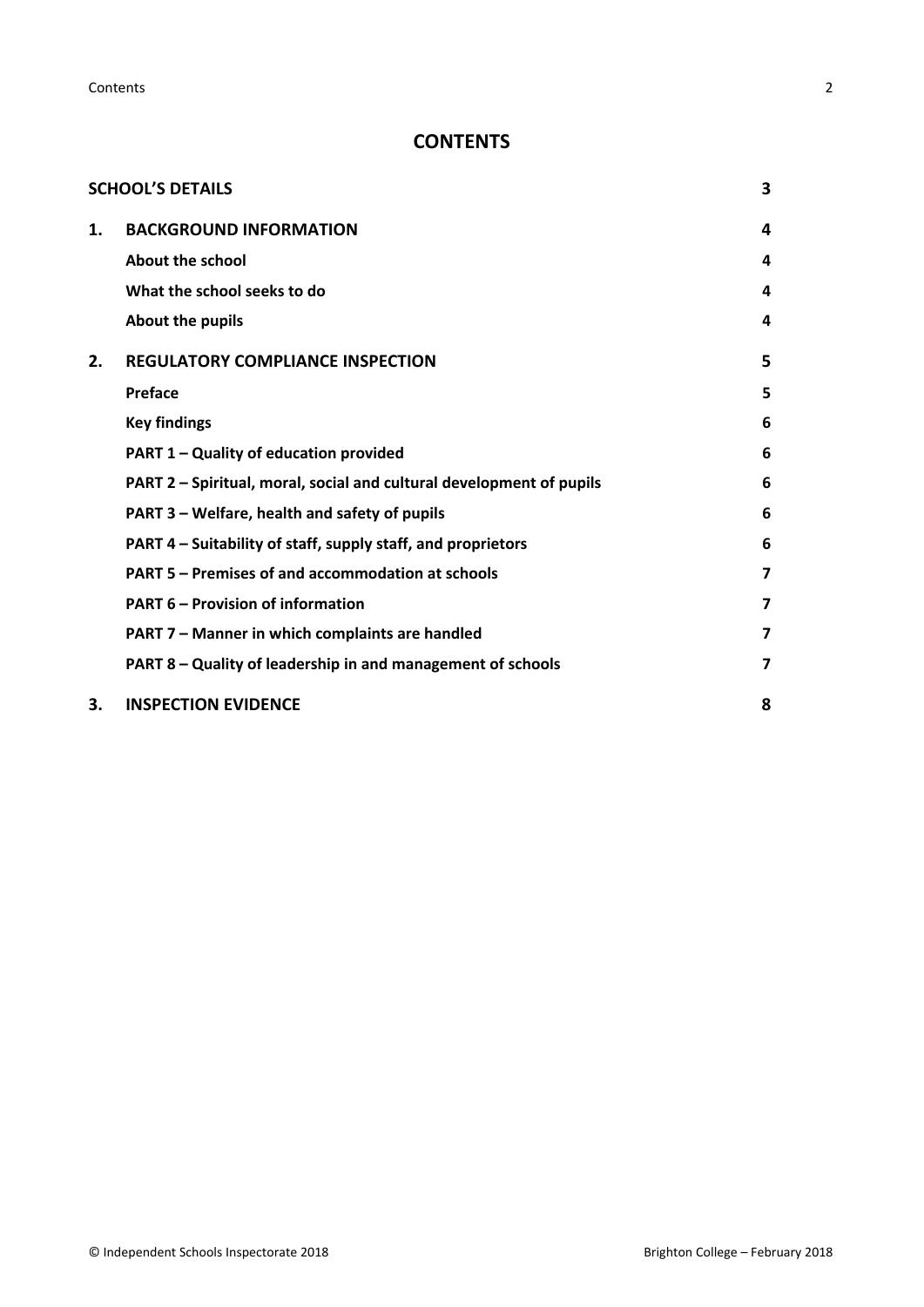## <span id="page-2-0"></span>**SCHOOL'S DETAILS**

| <b>School</b>                    | <b>Brighton College</b>                                                                     |     |                   |     |
|----------------------------------|---------------------------------------------------------------------------------------------|-----|-------------------|-----|
| <b>DfE Number</b>                | 846/6008                                                                                    |     |                   |     |
| <b>Registered charity number</b> | 307061                                                                                      |     |                   |     |
| <b>Address</b>                   | <b>Brighton College</b><br>Eastern Road<br><b>Brighton</b><br><b>East Sussex</b><br>BN2 OAL |     |                   |     |
| <b>Telephone number</b>          | 01273 704200                                                                                |     |                   |     |
| <b>Email address</b>             | seniorsch@brightoncollege.net                                                               |     |                   |     |
| <b>Head Master</b>               | <b>Mr Richard Cairns</b>                                                                    |     |                   |     |
| <b>Chair of governors</b>        | The Lord Mogg KCMG                                                                          |     |                   |     |
| Age range                        | 11 to 18                                                                                    |     |                   |     |
| Number of pupils on roll         | 1095                                                                                        |     |                   |     |
|                                  | <b>Boys</b>                                                                                 | 640 | Girls             | 455 |
|                                  | Day pupils                                                                                  | 718 | <b>Boarders</b>   | 377 |
|                                  | <b>Seniors</b><br>Form                                                                      | 675 | <b>Sixth Form</b> | 420 |
| <b>Inspection dates</b>          | 28 February to 1 March 2018                                                                 |     |                   |     |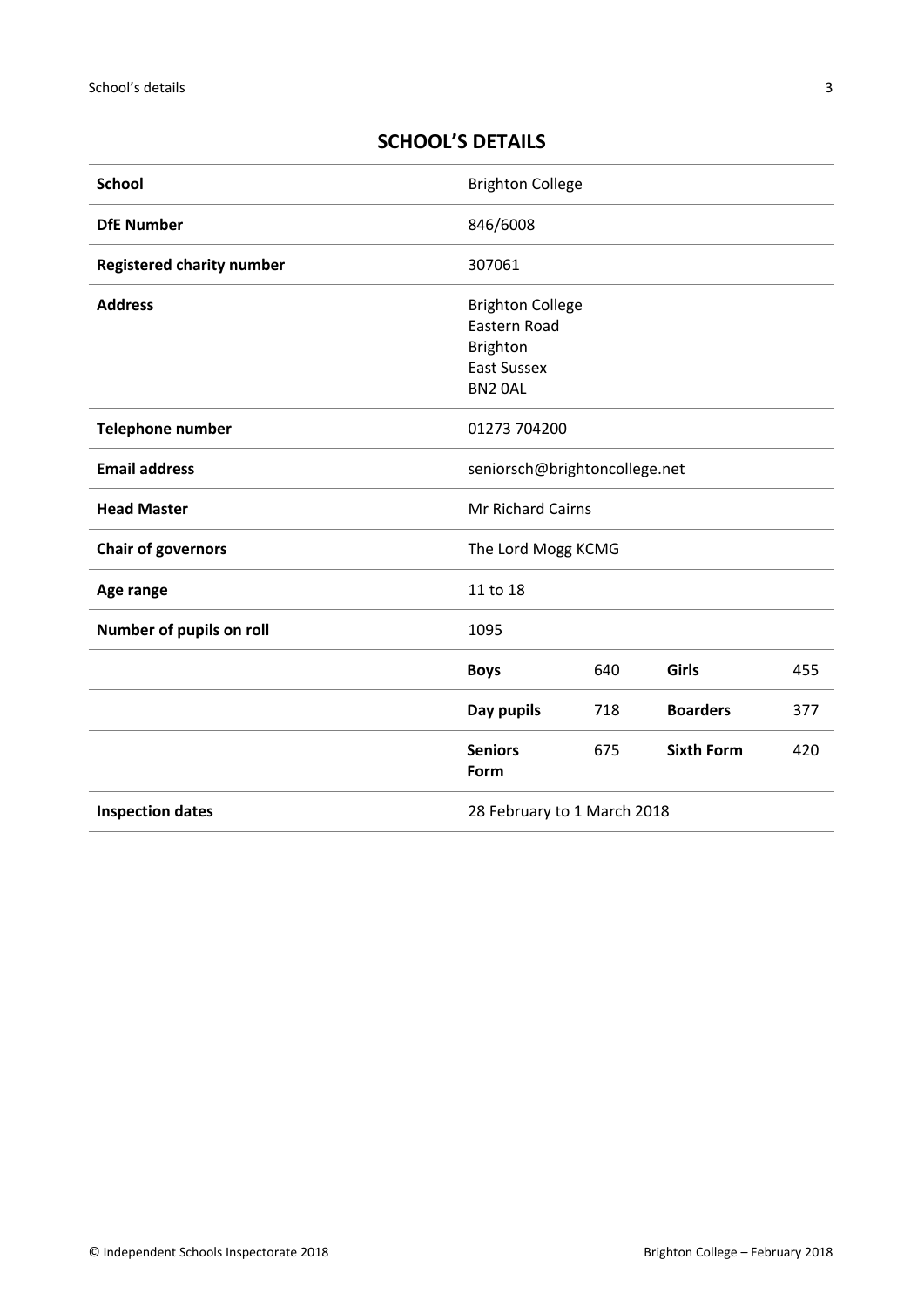## <span id="page-3-0"></span>**1. BACKGROUND INFORMATION**

#### <span id="page-3-1"></span>**About the school**

- 1.1 Brighton College is an independent day and boarding school for boys and girls aged from 11 to 18 years. Founded in 1845 asthe first public school in Sussex, it occupiesits original twelve-acre site close to the seafront. The college is a limited company and a charity, overseen by a board of governors who are both its company directors and charity trustees.
- 1.2 There are three boarding houses for boys, two for girls, and a new co-educational boarding house for pupils in Year 13.
- 1.3 Since the previous inspection, the school has created new music, teaching and learning support facilities and a centre which aims to promote innovative teaching and learning.

#### <span id="page-3-2"></span>**What the school seeks to do**

1.4 The school seeks to turn out well-educated, tolerant and intellectually curious young men and women who are ready to take full, active and positive roles in the life of this country and the wider world.

#### <span id="page-3-3"></span>**About the pupils**

1.5 The day pupils are from professional, academic and business families in the Brighton area, and boarders come from similar backgrounds elsewhere in the UK, Europe and other parts of the world. Nationally standardised tests indicate the ability of the senior school pupils is well above average, and the ability of the sixth formers is above average. There are 59 pupils identified as having special educational needs and/or disabilities(SEND), which include dyslexia, dyspraxia, and physical disability. Two pupils have an education, health and care (EHC) plan. There are 118 pupils for whom English is an additional language (EAL) and 47 of these receive specialist support from the school. Pupils identified as being the most able, or as having special talents, are supported and challenged through focused and extended curricular activities.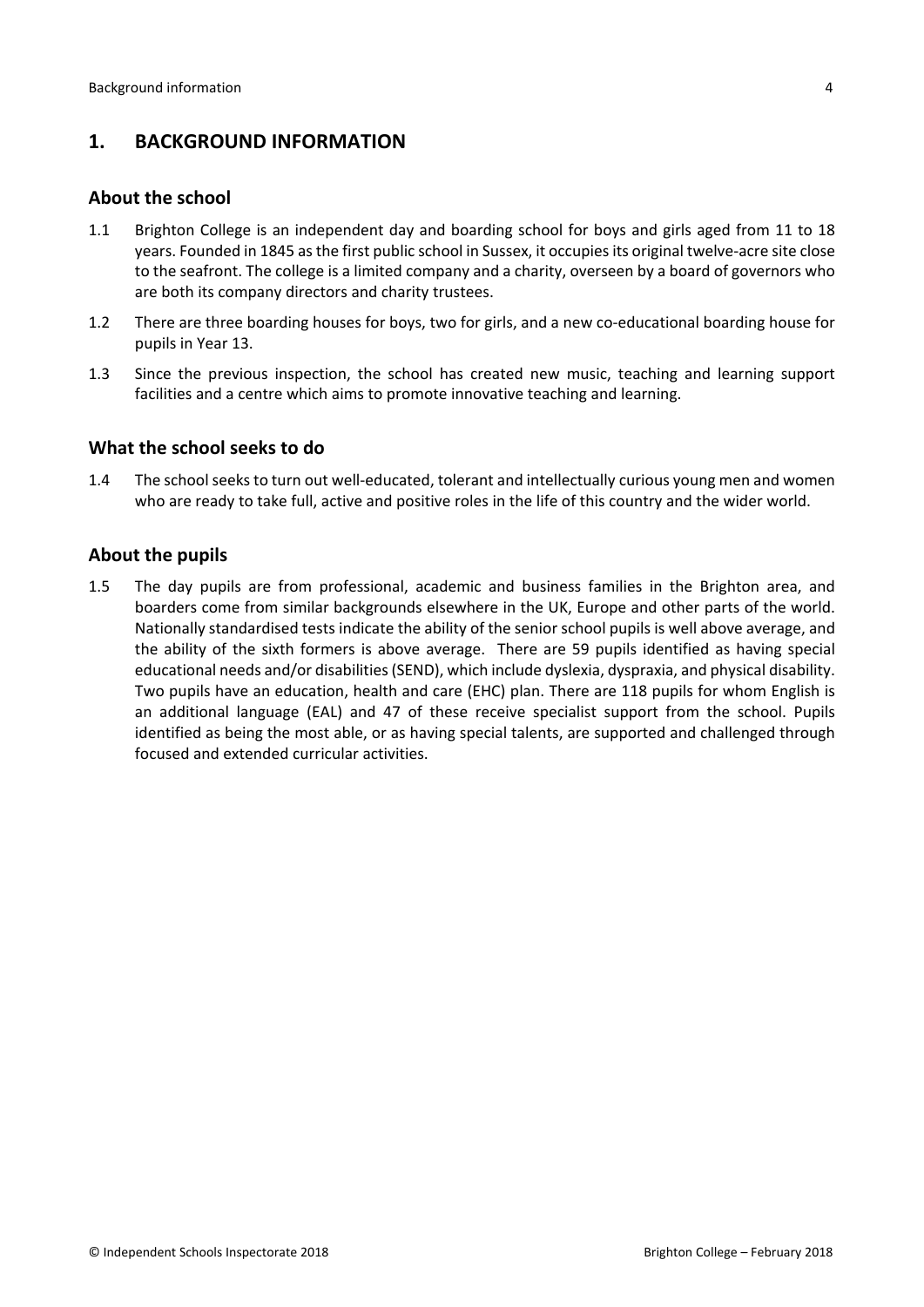## <span id="page-4-0"></span>**2. REGULATORY COMPLIANCE INSPECTION**

## <span id="page-4-1"></span>**Preface**

The registration authority for independent schools is the Department for Education (DfE), which directs inspection according to a specified frequency or at any time where the DfE has particular concerns about a school. The Independent Schools Inspectorate (ISI) is the body approved by the Secretary of State for the purpose of inspecting schools which are, or whose heads are, in membership of the associations which form the Independent Schools Council (ISC) and reporting on the extent to which they meet the Independent School Standards ('the standards') in the Schedule to the Education (Independent School Standards) Regulations 2014. Accordingly, inspection records whether the school meets each of these standards, which are arranged in eight Parts, each of which is divided into separate paragraphs. Additionally, the inspection reports on the school's accessibility plan under Schedule 10 of the Equality Act 2010 and the ban on corporal punishment under section 548 of the Education Act 1996. It comments on the progress made by the school in meeting the compliance action points set out in the school's most recent statutory inspection.

This inspection also contains specific judgements on the National Minimum Standards for Boarding Schools ('boarding NMS'). It also comments on the progress made by the school in meeting the compliance action points set out in the most recent statutory boarding inspection and it judges the extent to which the school currently meets the boarding NMS. It identifies any standards which the school does not meet and requires action to meet them. Findings are distributed across sections relating to the eight Parts of the standards.

All association independent schools will have an inspection within three yearsfrom April 2016, in accordance with the Framework and DfE requirements. The inspection may be of COMPLIANCE ONLY or a combined inspection of EDUCATIONAL QUALITY AND COMPLIANCE depending on a number of factors, including findings from their most recent inspection. Schools judged not to meet the standards, including the boarding NMS, may also be subject to a progress monitoring visit before their next routine inspection. The progress monitoring visit will judge whether the school has taken the necessary action to meet any un-met standards identified at their previous inspection.

The inspection was also carried out under the arrangements of the ISC Associations for the maintenance and improvement of the quality of their membership.

**This is a COMPLIANCE ONLY inspection and as such reports only on the school's compliance with the standards, including the boarding NMS.** The standards represent minimum requirements and judgements are given either as **met** or as **not met**. All schools are required to meet all the standards applicable to them. Where the minimum requirements are not met, this is clearly indicated in the relevant section of the report and the school is required to take the actions specified.

Inspections do not include matters that are outside of the regulatory framework described above, such as: an exhaustive health and safety audit; compliance with data protection requirements; an in-depth examination of the structural condition of the school, its services or other physical features; contractual arrangements with parents; an investigation of the financial viability of the school or its accounting procedures.

Inspectors may be aware of individual safeguarding concerns, allegations and complaints as part of the inspection process. Such matters will not usually be referred to specifically in published reports in this document but will have been considered by the team in reaching its judgements.

Links to the full regulations and requirements can be found here: The Education [\(Independent](http://www.legislation.gov.uk/uksi/2014/3283/contents/made) School Standards) [Regulations](http://www.legislation.gov.uk/uksi/2014/3283/contents/made) 2014 and National Minimum [Standards](https://www.gov.uk/government/uploads/system/uploads/attachment_data/file/416186/20150319_nms_bs_standards.pdf) for Boarding Schools.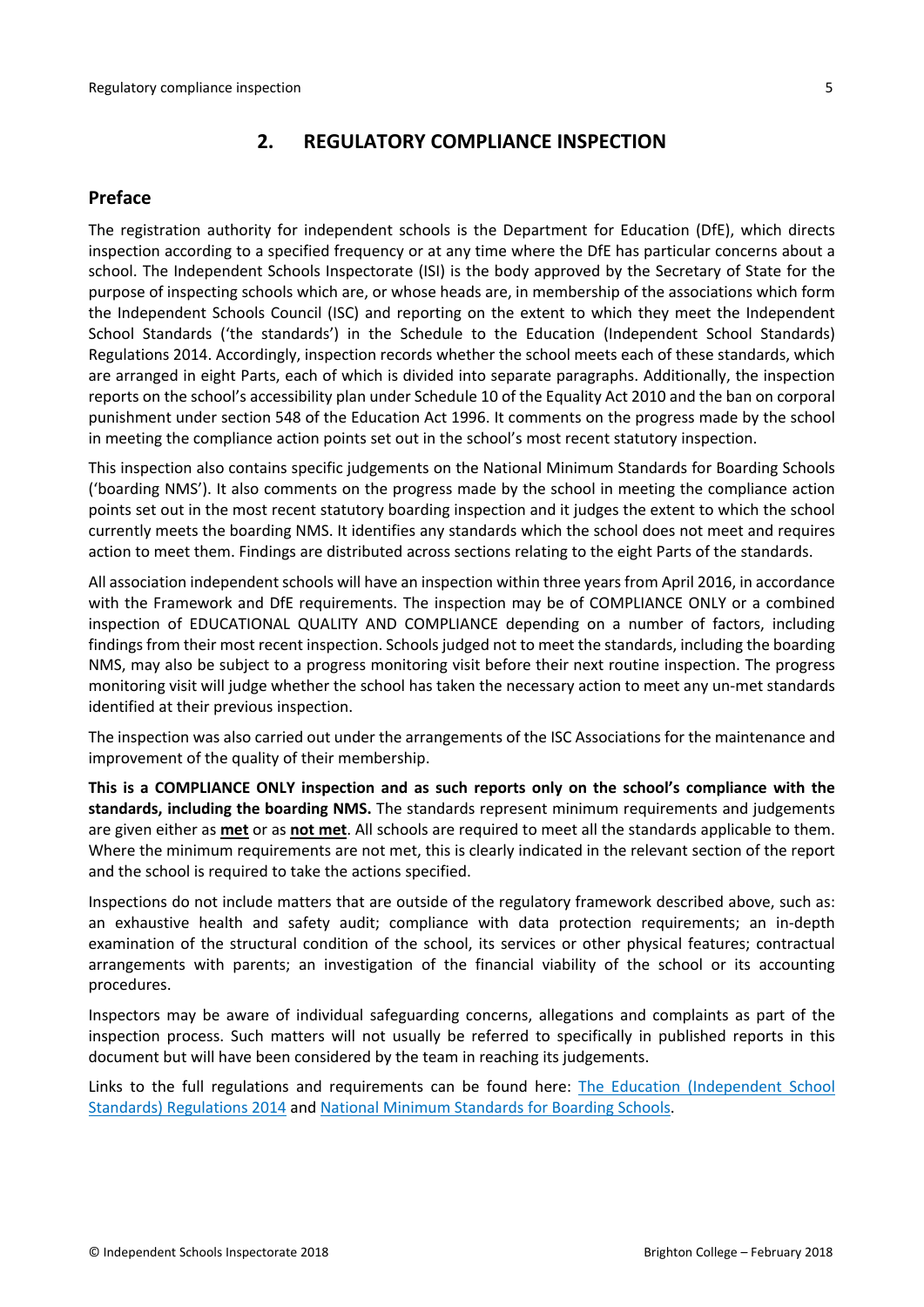### <span id="page-5-0"></span>**Key findings**

2.1 The school meets the standards in the schedule to the Education (Independent School Standards) Regulations 2014, the National Minimum Standards for Boarding Schools 2015, and associated requirements, and no further action is required as a result of this inspection.

#### <span id="page-5-1"></span>**PART 1 – Quality of education provided**

- 2.2 Results in GCSE examinations in the years 2014 to 2016 are well above the national average for maintained schools and above average for maintained selective schools; A-level results during the same period are well above the national average for sixth formers in maintained schools.
- 2.3 The curriculum is documented, supported by appropriate plans and schemes of work for the pupils and covers the required breadth of material. The teaching enables pupils to make good progress, encompasses effective behaviour management and is supported by suitable resources. A suitable framework for the assessment of pupils' performance is in place.
- **2.4 The standards relating to the quality of education [paragraphs 1–4] are met.**

### <span id="page-5-2"></span>**PART 2 – Spiritual, moral, social and cultural development of pupils**

- 2.5 Principles and values are actively promoted which facilitate the personal development of pupils as responsible, tolerant, law-abiding citizens. Boarders' views are actively encouraged and their opinions and concerns are appropriately considered by staff. The prefect system operating in the school is suitably managed.
- **2.6 The standards relating to spiritual, moral, social and cultural development [paragraph 5] and NMS 17 and 19 are met.**

#### <span id="page-5-3"></span>**PART 3 – Welfare, health and safety of pupils**

- 2.7 Arrangements are made to safeguard and promote the welfare of pupils by means that pay due regard to current statutory guidance; good behaviour is promoted; bullying is prevented so far as reasonably practicable; health and safety requirements are met, including those relating to fire safety; provision is made for first aid. Pupils are properly supervised; admission and attendance registers are maintained, as required, and there is a strategic approach to risk assessment. A disability access plan is in place.
- 2.8 An appropriate induction process for pupils new to boarding is implemented, and suitable provision is made for boarders' medical and health care, their food and drink and for managing boarders' laundry and possessions. Boarders have suitable contact with friends and family and access to a programme of activities. Boarding staff are appropriately trained and deployed.
- **2.9 The standardsrelating to welfare, health and safety [paragraphs 6–16], the requirement of Schedule 10 of the Equality Act 2010, and the ban on corporal punishment undersection 548 of the Education Act 1996, and NMS 2–4, 6–12, 15 and 16 are met.**

#### <span id="page-5-4"></span>**PART 4 – Suitability of staff, supply staff, and proprietors**

- 2.10 The school makes appropriate checks to ensure the suitability of staff, supply staff, and proprietors and a register is kept as required. Visitors to boarding accommodation are appropriately supervised.
- **2.11 The standards relating to the suitability of those in contact with pupils at the school [paragraphs 17–21] and NMS 14 are met.**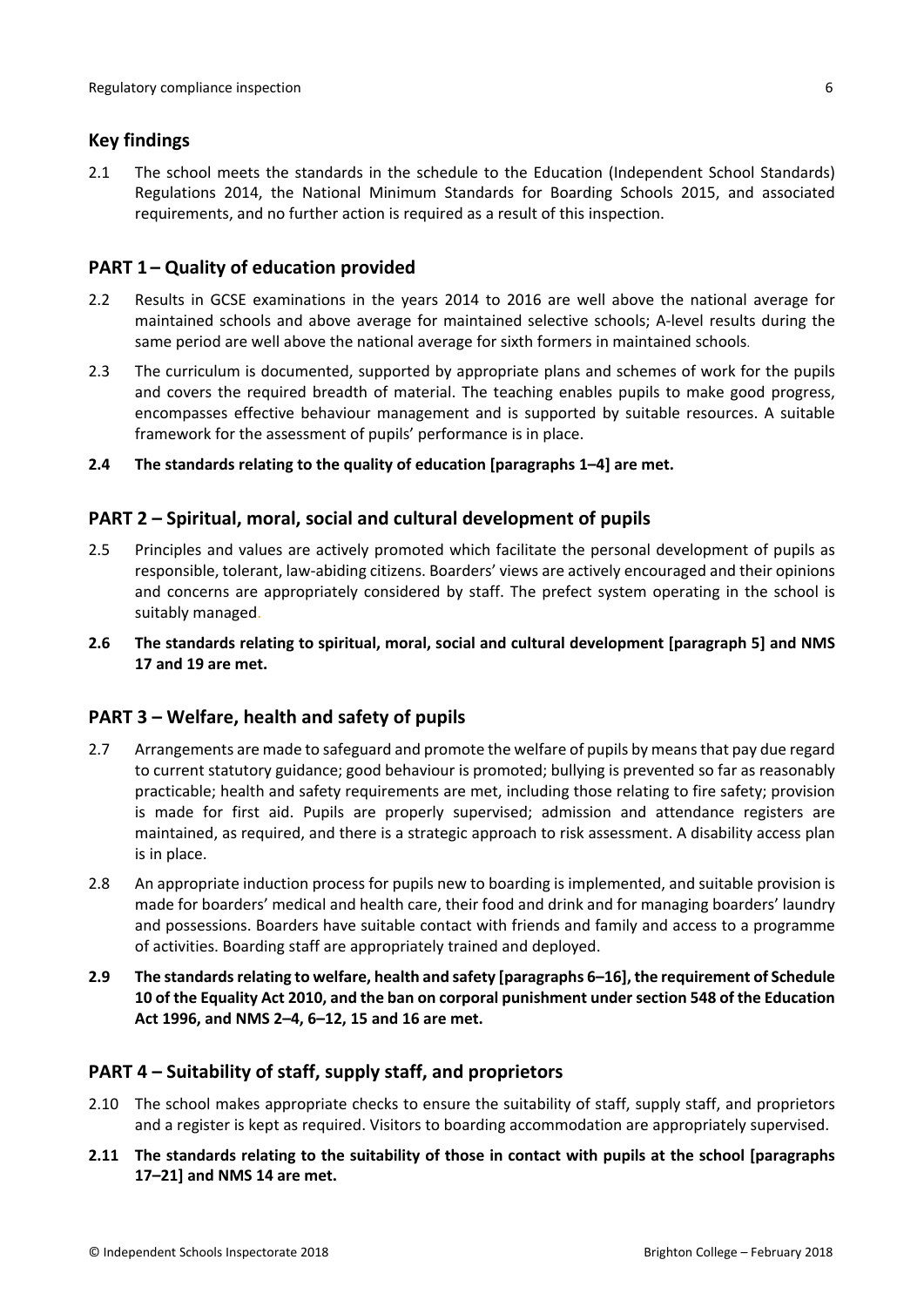### <span id="page-6-0"></span>**PART 5 – Premises of and accommodation at schools**

2.12 Suitable toilet, changing and showering facilities for pupils and appropriate accommodation for their medical and therapy needs are provided. The premises are maintained to a standard commensurate with health and safety; acoustics and lighting are appropriate; water provision is adequate. Suitable outdoor space is provided for physical education and outdoor play. Boarding accommodation is adequate for the needs of all boarders, and safeguards and promotes their welfare.

#### **2.13 The standardsrelating to the premises and accommodation [paragraphs 22–31] and NMS 5 are met.**

#### <span id="page-6-1"></span>**PART 6 – Provision of information**

- 2.14 A range of information is variously published, provided or made available to parents, inspectors and the Department for Education. These include details about the proprietor, the ethos of the school and the curriculum, and of the school's arrangements for admission, behaviour and exclusions, bullying, health and safety, first aid, details of the complaints procedure, and the number of complaints registered under the formal procedure during the preceding school year, and the provision for those with education, health and care plans or English as an additional language. They also include particulars of the school's academic performance during the preceding school year, and its results in public examinations, inspection reports and (for parents only) a report at least annually of their own child's progress. The safeguarding policy is posted on the school's website. A suitable statement of boarding principles and practice is published by the school.
- **2.15 The standards relating to the provision of information [paragraph 32] and statement of boarding principles [NMS 1] are met.**

#### <span id="page-6-2"></span>**PART 7 – Manner in which complaints are handled**

- 2.16 Parental complaints, if any, are handled effectively through a three-stage process, (informal, formal and a hearing before a panel of three, one of whom isindependent of the school). Each stage has clear time scales, and at the third stage the panel can make findings and recommendations which are communicated to the complainant. Records are kept appropriately, including of any action taken, whether or not a complaint is successful, and identifying those relating to the boarding provision.
- **2.17 The standards relating to the handling of complaints [paragraph 33] and NMS 18 are met.**

#### <span id="page-6-3"></span>**PART 8 – Quality of leadership in and management of schools**

- 2.18 The proprietor ensures that the leadership and management demonstrate good skills and knowledge, and fulfil their responsibilities effectively, so that the other standards are consistently met and they actively promote the well-being of the pupils. Appropriate leadership and management of boarding ensure that the required policies and records are maintained and effectively monitored.
- **2.19 The standards relating to leadership and management of the school [paragraph 34] and NMS 13 are met.**